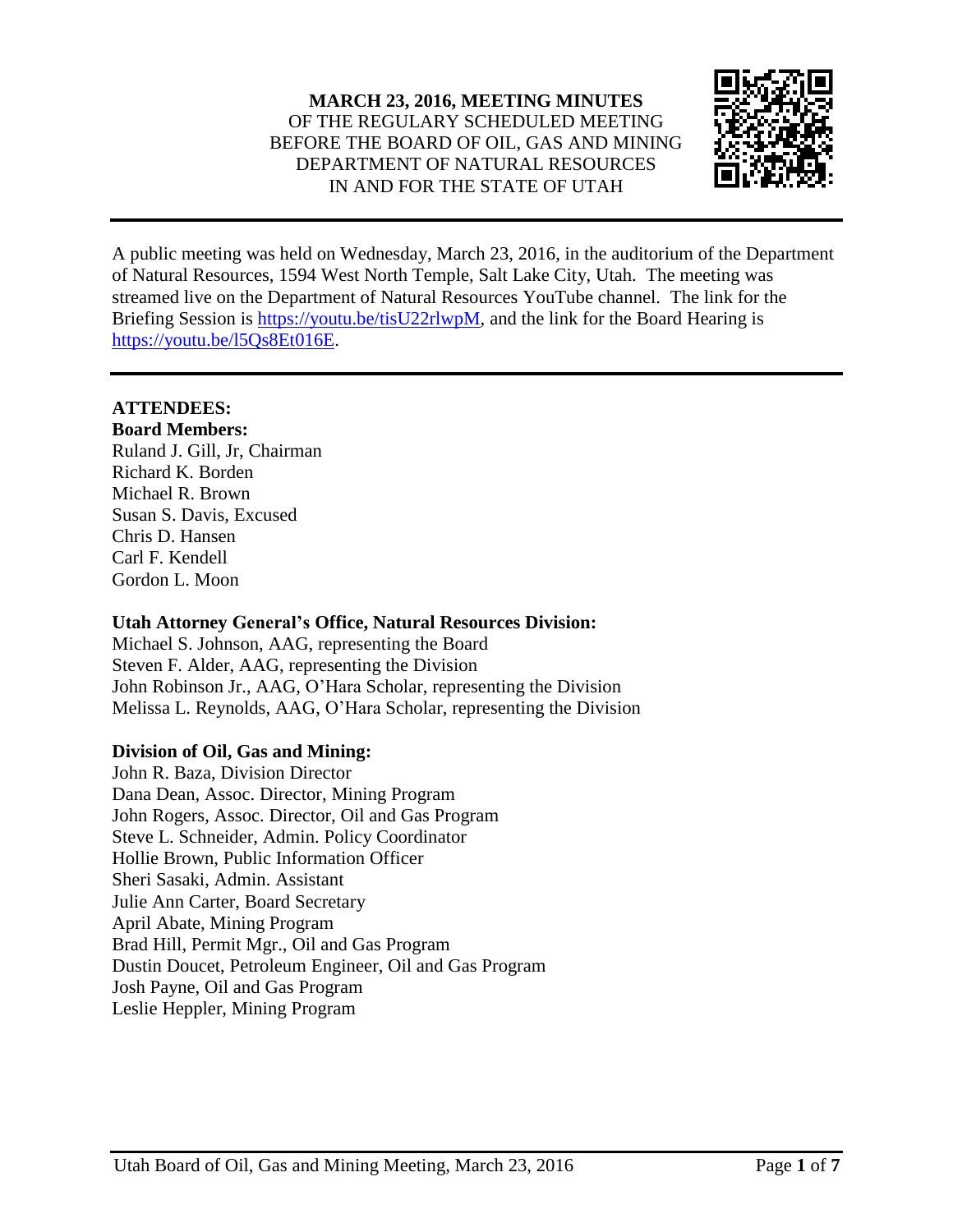#### **Earth Day Award Presenters:**

Joe Havasi, Compass Minerals Ogden Inc. Jean Semborski, Conoco Phillips Oren Gatten, North American Exploration Inc. Ken May and Wyatt Shakespeare, Canyon Fuel Company, LLC - Sufco Mine Mark Stewart, Questar Pipeline Leslie Heppler on behalf of, Ultradent Products

### **CCI Paradox Upstream LLC**

Anna K. Hudson, Associate Director, Landman Mark W. Andreason, Vice President, Geoscience Kevin D. Neeley, Vice President, Acquisitions and Development, Reserves and Reservoir

#### **MacDonald & Miller Mineral Legal Services, PLLC**

Frederick M. MacDonald, Esq., counsel for CCI Paradox Upstream LLC

#### **BRIEFING SESSION:**

The Chairman, Ruland J. Gill, Jr., called the meeting to order at 8:00 a.m. Mr. John R. Baza, Director, conducted the Briefing Session.

1. Earth Day Presentations Presentations began at 8:00 a.m. and proceeded in the following order:

| 1. Compass Minerals Ogden Inc.     | <b>Great Salt Lake Mine</b>              |
|------------------------------------|------------------------------------------|
| 2. Conoco Phillips                 | Hiawatha Habitat Improvement             |
| 3. North American Exploration Inc. | Sage Grouse Mitigation Project           |
| 4. Canyon Fuel Co. - Sufco Mine    | Manti La Sal Habitat Improvement Project |
| 5. Questar Pipeline                | Mainline 3 Replacement Project           |
| 6. Ultradent Products              | <b>Tooele County Reclamation Project</b> |

A meeting is scheduled to be held during a working luncheon in room 1010 to determine next month's Earth Day award winners.

2. Legislative Update

Mr. Steve Schneider, Admin. Policy Coordinator, Division of Oil, Gas and Mining, gave a brief update on bills affecting the Board and Division of Oil, Gas and Mining that passed in the 2016 legislative session. A spreadsheet listing all the bills for this legislative session is posted on the Board's website at:

[http://ogm.utah.gov/amr/boardtemp/redesign/2016/03\\_Mar/Briefing/marBriefing2016.php](http://ogm.utah.gov/amr/boardtemp/redesign/2016/03_Mar/Briefing/marBriefing2016.php)

Mr. John Baza, Director, Division of Oil, Gas and Mining, reported on the status of oil and gas program funding.

3. Other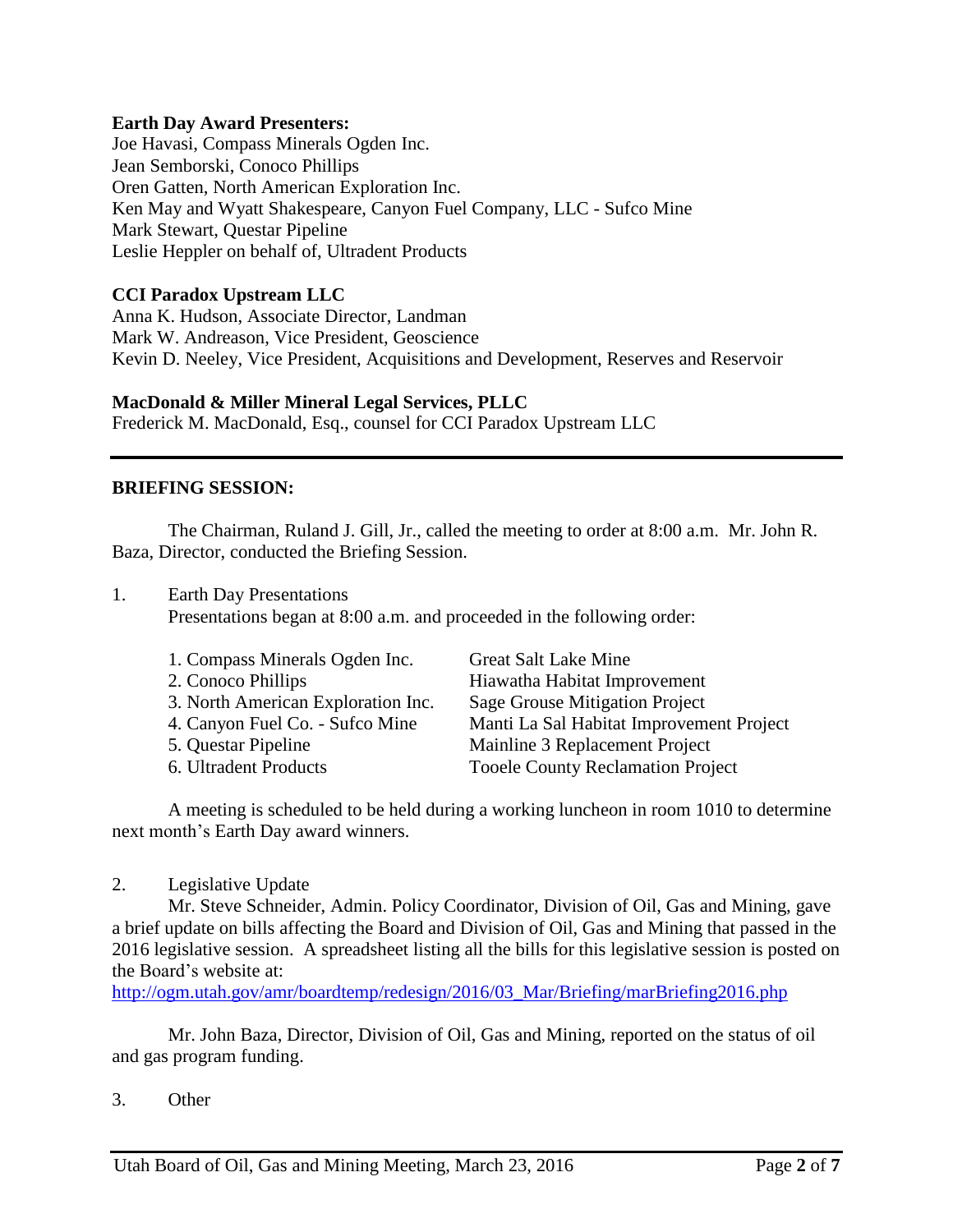A report was not given.

- 4. Next Month's Agenda and Division Calendar
	- The next Board meeting is on April 27, 2016. The Board will present Earth Day Awards during the briefing session.
	- The next Oil and Gas Collaborative meeting is on April 14, 2016. This is the annual waxy crude workshop. The Board is invited to attend. The meeting agenda is posted on the Board's website at:

[https://fs.ogm.utah.gov/bbooks/2016/03\\_Mar/Briefing/7th%20Annual%20Wa](https://fs.ogm.utah.gov/bbooks/2016/03_Mar/Briefing/7th%20Annual%20Waxy%20Crude%20Workshop%20Agenda%20(3).pdf) [xy%20Crude%20Workshop%20Agenda%20\(3\).pdf](https://fs.ogm.utah.gov/bbooks/2016/03_Mar/Briefing/7th%20Annual%20Waxy%20Crude%20Workshop%20Agenda%20(3).pdf)

5. Opportunity for Public Comment

The Chairman opened the meeting for public comment. Seeing none, the briefing session adjourned at 9:42 a.m.

# **FORMAL SESSION:**

The Chairman, Ruland J. Gill, Jr., called the formal session of the Board of Oil Gas and Mining hearing to order at 10:00 a.m. The Board heard the following matters:

*Please note: Transcripts of the formal items will be available for review at the Division offices approximately fifteen business days after the hearing date. Copies of individual transcripts may be purchased from Alpine Court Reporting, 243 East 400 South, Suite 101B, Salt Lake City, Utah 84111, ph.: 801-691-1000.*

1. Docket No. 2015-023 Cause No. S/049/0050 – In the matter of: reclamation at the Elite Rock-West Mine, Permit No. S/049/050, operated by Wasatch Mountain Excavating, located southwest of Elberta in the Southwestern Utah County, Utah.

*(This matter was continued from the January 27, 2016 hearing.)*

Time: 10:06 a.m. to 10:10 a.m.

Board Members present - Ruland J. Gill, Jr., Chairman, Richard K. Borden, Michael R. Brown, Chris D. Hansen, Carl F. Kendell, and Gordon L. Moon. Susan S. Davis was excused.

Counsel for the Board – Michael S. Johnson, Assistant Attorney General, Natural Resources.

Counsel for the Division – John Robinson Jr, Assistant Attorney General, Natural Resources. Witness: April Abate.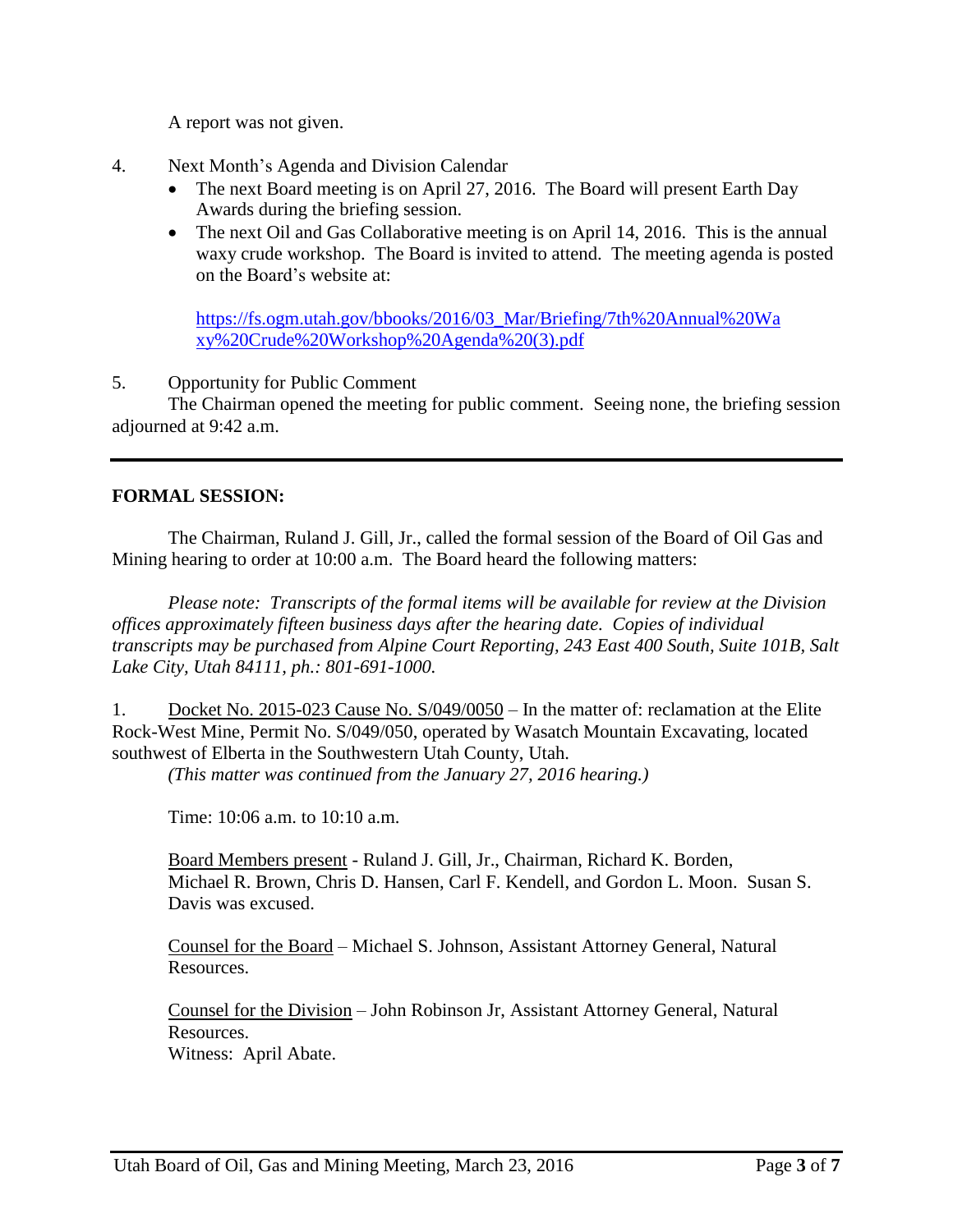Counsel for Attorney for Brett Bryson & Wasatch Mountaín Excavating, Inc. – Michael Stout, esq., Reed Warlaumont & Stout. Not Present.

Counsel for Matthew R. Shadle, & Robert Aurora Sky, LLC – James R. Blakesley, James R. Blakesley, PLLC. Not Present.

The lJtah Division of Oil, Gas and Mining and Wasatch Mountain Excavating jointly moved the Utah Board of Oil, Gas and Mining to continue the Elite Rock-West matter until the regularly scheduled hearing on April 27, 2016. The Board approved the motion by unanimous vote. Ruland J. Gill, Jr., Chairman, Richard K. Borden, Michael R. Brown, Chris D. Hansen, Carl F. Kendell, and Gordon L. Moon participated in the vote. This matter is continued to the Board hearing on April 27, 2016.

2. Docket No. 2016-005 Cause No. 222-16 – In the matter of the Notice of Agency Action for an order requiring HINTO ENERGY, Inc. to plug and reclaim wells or, in the alternative, forfeiting surety bonds and authorizing the Division to plug and reclaim wells located in Sections 14 and 24, Township 21 South, Range 23 East in Grand County, Utah.

*(This matter was continued from the February 24, 2016 hearing.)*

Time: 10:10 a.m. to 10:19 a.m.

Board Members present - Ruland J. Gill, Jr., Chairman, Richard K. Borden, Michael R. Brown, Chris D. Hansen, Carl F. Kendell, and Gordon L. Moon. Susan S. Davis was excused.

Counsel for the Board: Michael S. Johnson, Assistant Attorney General, Utah Attorney General's Office, Natural Resources Division.

Counsel for the Division –Melissa L. Reynolds, Assistant Attorney General, Utah Attorney General's Office, Natural Resources Division. Witnesses: Dustin Doucet, Josh Payne, and John Rogers.

Counsel for the Respondent, Vectra Bank Colorado: Brent A. Waite, ZB, N.A., Corporate Legal Services. Not Present.

The Utah Division of Oil, Gas and Mining and Hinto Energy, Inc. have negotiated a schedule for completing work and/or resolving issues described in the Division's January 11, 2016, Notice of Agency Action. The terms of the stipulation must be met by July 5, 2016. Provided the terms of the stipulation are met the Division would ask the Board to enter an order dismissing the case. If the terms are not met the Division would ask the Board to enter an order of summary judgment. The Board approved the stipulation by unanimous vote. Ruland J. Gill, Jr., Chairman, Richard K. Borden, Michael R. Brown, Chris D. Hansen, Carl F. Kendell, and Gordon L. Moon were present to participate in the vote.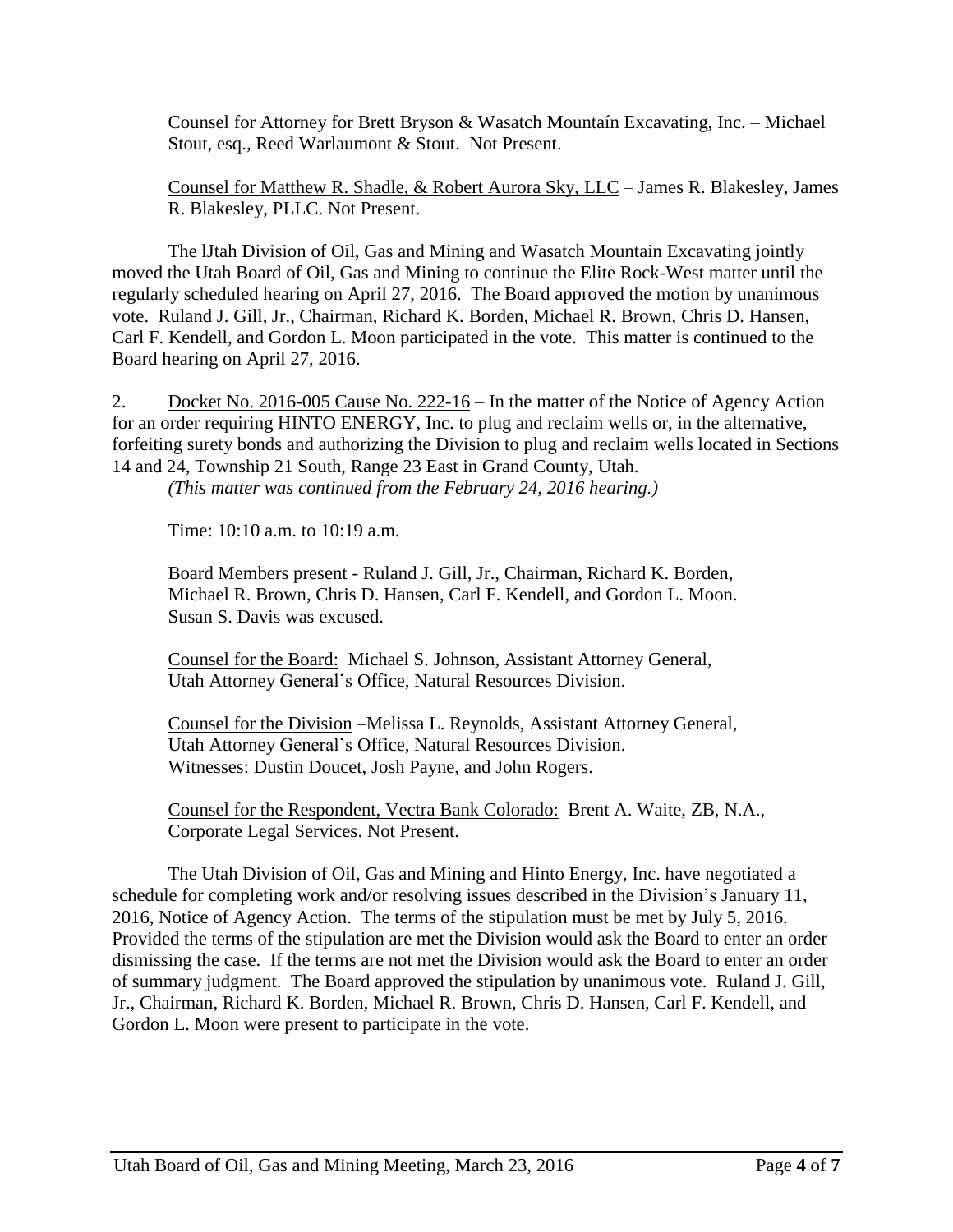3. Docket No. 2016-006 Cause No. 166-08 – In the matter of the Request for Agency Action of CCI PARADOX UPSTREAM LLC for an order establishing a special drilling unit for the Middle Mesa Federal 26-23-29-24 directionally drilled well for the production of gas and associated oil and hydrocarbons from the Hermosa Formation comprised of the SE¼SE¼NW¼ and SW¼SW¼NE¼ of Section 26, Township 29 South, Range 24 East, SLM, San Juan County, Utah.

Time: 10:19 a.m. to 11:01 a.m.

Board Members present - Ruland J. Gill, Jr., Chairman, Richard K. Borden, Michael R. Brown, Chris D. Hansen, Carl F. Kendell, and Gordon L. Moon. Susan S. Davis was excused.

Counsel for the Board: Michael S. Johnson, Assistant Attorney General, Utah Attorney General's Office, Natural Resources Division.

Counsel for the Division – Melissa L. Reynolds, Assistant Attorney General, Utah Attorney General's Office, Natural Resources Division. Witnesses: Dustin Doucet, Brad Hill, and John Rogers.

Counsel for the Petitioner – Frederick M. MacDonald, Esq., MacDonald & Miller Mineral Legal Services, PLLC Witnesses: Anna K. Hudson, Mark W. Andreason, and Kevin D. Neeley.

The Division supports the request. The Petitioner asked that the Board grant the request as submitted. The Board granted the request by unanimous vote. Ruland J. Gill, Jr., Chairman, Richard K. Borden, Michael R. Brown, Chris D. Hansen, Carl F. Kendell, and Gordon L. Moon were present to participate in the vote. Mr. Fred MacDonald, Esq., will prepare the order.

The hearing adjourned at 11:01 a.m. The Board will reconvene in room 1010 at 11:15 a.m. to discuss Earth Day Presentations.

Copies of the agenda are available at [www.ogm.utah.gov](http://www.ogm.utah.gov/) and at the administrative offices. Pursuant to the Americans with Disabilities Act, persons requiring auxiliary communicative aids and services to enable them to participate in this hearing should call Julie Ann Carter at (801) 538-5277, at least three working days prior to the hearing. One or more members of the Board may participate electronically pursuant to R641- 100-600. The specified meeting location would serve as the anchor location for participation by the public.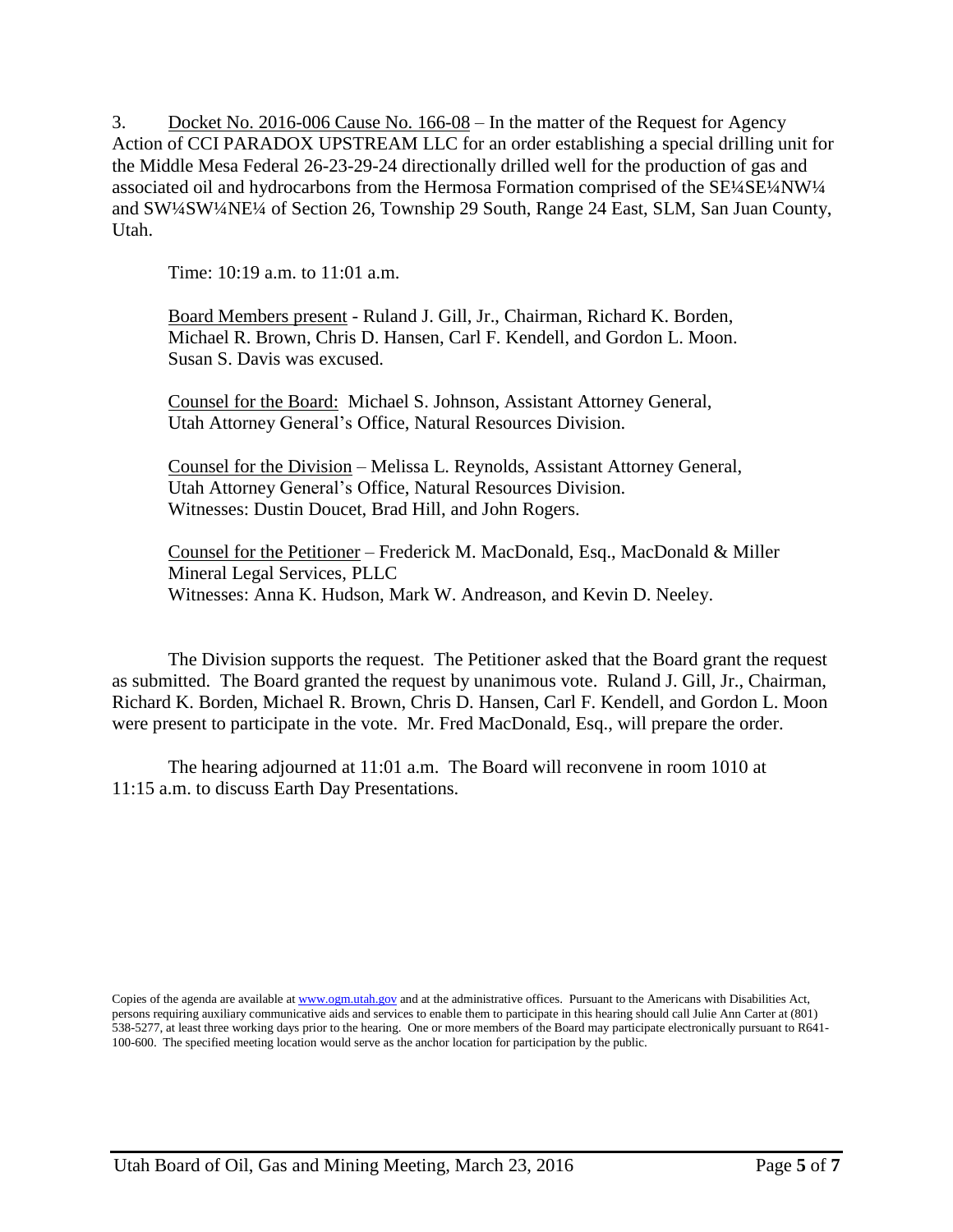#### **MARCH 23, 2016, MEETING MINUTES** WORKING LUNCHEON RE: EARTH DAY NOMINATIONS OF THE BOARD OF OIL, GAS AND MINING DEPARTMENT OF NATURAL RESOURCES IN AND FOR THE STATE OF UTAH

A public meeting was held on Wednesday, March 23, 2016, at the Department of Natural Resources, 1594 West North Temple, Salt Lake City, Utah, in a working lunch meeting in Room 1010 to discuss Earth Day Award nominations.

| <b>ATTENDEES:</b>            | <b>Utah Attorney General's Office, Natural</b> |
|------------------------------|------------------------------------------------|
| <b>Board Members:</b>        | <b>Resources Division:</b>                     |
| Ruland J. Gill, Jr, Chairman | Michael S. Johnson, AAG, representing the      |
| Richard K. Borden            | <b>Board</b>                                   |
| Michael R. Brown             |                                                |
| Susan S. Davis, Excused      | Division of Oil, Gas and Mining:               |
| Chris D. Hansen              | John R. Baza, Division Director                |
| Carl F. Kendell              | Dana Dean, Assoc. Director, Mining Program     |
| Gordon L. Moon               | John Rogers, Assoc. Director, Oil and Gas      |
|                              | Program                                        |
|                              | Hollie Brown, PIO                              |
|                              | Julie Ann Carter, Board Secretary              |

The Chairman called the meeting to order at 11:15 a.m.

The Board discussed Earth Day Nominee's presentations, and decided to give awards to Compass Minerals Ogden Inc., for Great Salt Lake Mine; Conoco Phillips, for Hiawatha Habitat Improvement; North American Exploration Inc. for Sage Grouse Mitigation Project; Canyon Fuel Co. - Sufco Mine, for the Manti La Sal Habitat Improvement Project; and Ultradent Products for the Tooele County Reclamation Project.

The vote on Questar Pipeline for the Mainline 3 Replacement Project was put on hold. The Board had questions on whether or not Quester went above and beyond the requirements of the law on this project. The Division will send an email to Quester requesting more information. Quester will be given a week to respond. The Board will vote after reviewing Questar's response.

The "Best of Best" award goes to Compass Minerals for the Great Salt Lake Mine. The Division will submit their project to the Interstate Mining Compact Commission for a national award next year.